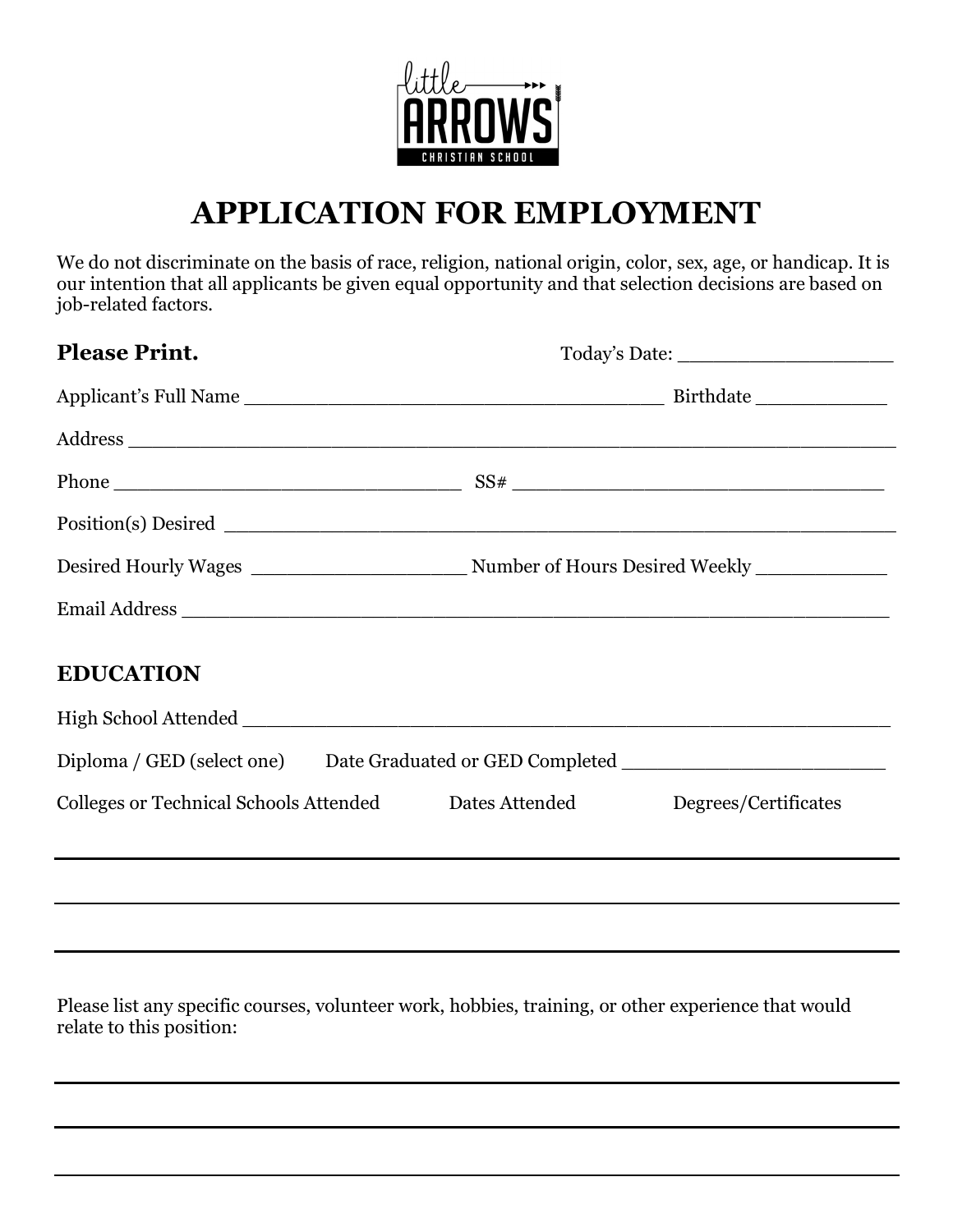#### **PERSONAL REFERENCES**

|    | Name | City/State | <b>Phone Number</b> | Relationship |
|----|------|------------|---------------------|--------------|
| 1. |      |            |                     |              |
| 2. |      |            |                     |              |
| 3. |      |            |                     |              |
|    |      |            |                     |              |

Do you give permission for a representative of Little Arrows to contact these references? YES / NO

## **GENERAL INFORMATION**

| Are you a US Citizen? If "No" are you allowed to work in the US?                                  |  |  |  |
|---------------------------------------------------------------------------------------------------|--|--|--|
| How would you describe your general health?                                                       |  |  |  |
| Do you have any physical or mental challenges that would jeopardize the quality of care you could |  |  |  |
|                                                                                                   |  |  |  |
| Has any substantial report of child abuse or neglect been made against you?                       |  |  |  |
|                                                                                                   |  |  |  |
|                                                                                                   |  |  |  |

If you are currently attending school or plan to attend school while employed by Little Arrows, please list your schedule in the space below.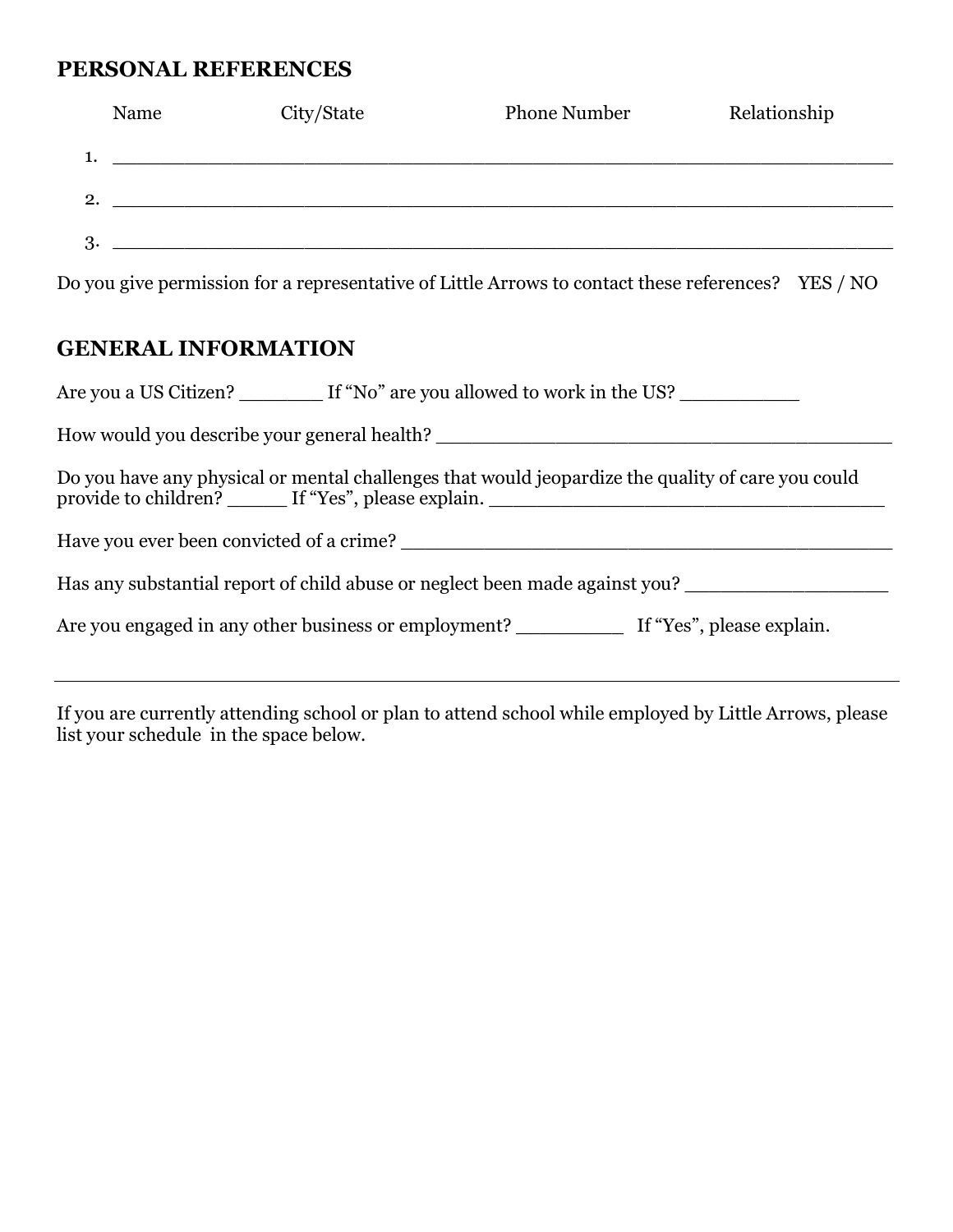#### **EMPLOYMENT HISTORY**

| Employer #1                                                                                          |  |
|------------------------------------------------------------------------------------------------------|--|
|                                                                                                      |  |
|                                                                                                      |  |
|                                                                                                      |  |
|                                                                                                      |  |
|                                                                                                      |  |
|                                                                                                      |  |
|                                                                                                      |  |
|                                                                                                      |  |
|                                                                                                      |  |
|                                                                                                      |  |
|                                                                                                      |  |
|                                                                                                      |  |
|                                                                                                      |  |
| <b>Employer #3</b>                                                                                   |  |
|                                                                                                      |  |
|                                                                                                      |  |
|                                                                                                      |  |
|                                                                                                      |  |
|                                                                                                      |  |
|                                                                                                      |  |
| Do you give permission for a representative of Little Arrows to contact the employers listed? YES/NO |  |
|                                                                                                      |  |